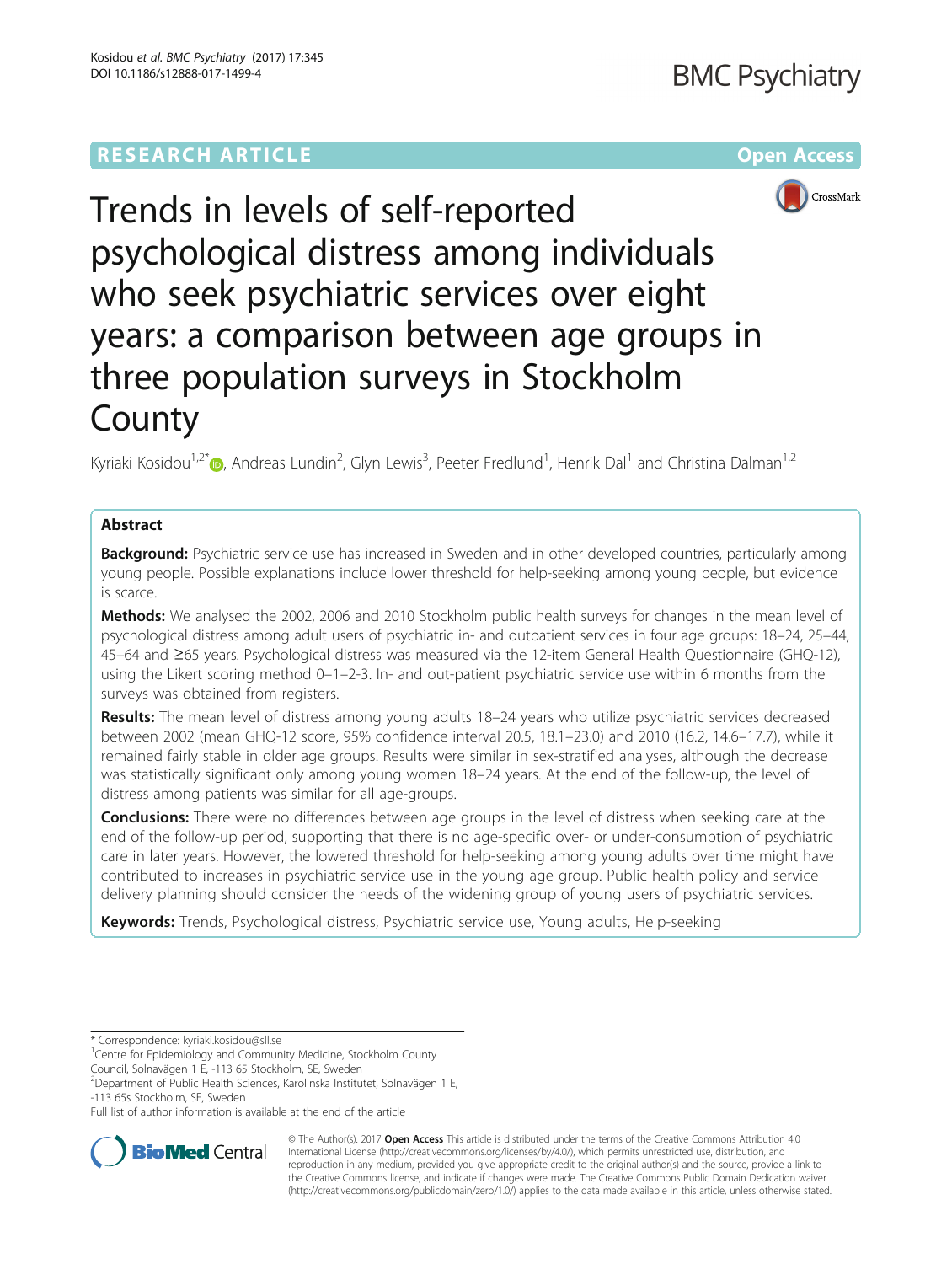### Background

The use of mental health services appears to have increased in Sweden and in other developed countries, particularly among young people [[1](#page-6-0)–[8](#page-7-0)]. In Sweden, mental health service use has increased sharply among children  $\left($  <18 years) and young adults ( $\leq$  29 years) while remained stable or showed smaller increases in older age groups since the 1990ies [\[3, 4](#page-7-0)]. Studies from USA also report sharper increases in mental health service use among the young (<20 years) compared to older age groups during the past decades [[1, 2](#page-6-0), [8\]](#page-7-0).

It could be hypothesized that increased prevalence of mental ill-health explains increases in service use. Many studies have, indeed, reported increasing long-term trends in self-reported psychological distress and selfharm among young people in developed countries since the 1980s [[3, 5, 9](#page-7-0)–[13](#page-7-0)]. However, several populationbased studies on the prevalence of clinically significant depression and anxiety indicate stable levels of these disorders during recent years [\[14, 15\]](#page-7-0).

Although psychiatric morbidity is a strong predictor of mental health service use, factors such as the social acceptability of mental illness, awareness about mental health problems, access to mental health services, increasing adherence to clinical practice standards by mental care providers, as well as a broadening conceptualization of mental illness and the perceived need for care are also important, as discussed by PLOS Medicine editors [[16](#page-7-0)] and supported by several studies [[17](#page-7-0)–[19\]](#page-7-0). All of these factors may have increased help-seeking for mental health problems also among less severe cases, which might explain increases in service use. In this regard, the characteristics of the widening group of users of psychiatric services could provide some important insights. For example, reduced symptom severity among individuals who seek mental health care would imply a lower threshold for help-seeking in recent years. Yet, no population-based study has examined levels of psychological distress among users of psychiatric services in different age groups and whether there have been changes over time. Some studies [[20](#page-7-0), [21](#page-7-0)] have indicated lower threshold for seeking mental health care among children. There is a need to understand these patterns among adults in order to inform policy makers and service delivery planners about the healthcare needs of the population.

Here we examine whether there are differences between age groups in their levels of distress when seeking care, and if these patterns change over time. We examine levels of self-reported psychological distress in relation to psychiatric in-patient and outpatient service use among young adults as compared to older age groups. We utilize three large population-based representative samples from Stockholm County, Sweden, collected four and eight years apart.

### **Methods**

### Study population

We used data from the Stockholm Public Health Surveys in the years 2002 ( $n = 23,771$ ), 2006 ( $n = 34,667$ ) and 2010 ( $n = 30,730$ ) [[22](#page-7-0)]. The sampling frame consisted of residents of Stockholm County who were listed in the Swedish Total Population Register. For each survey, an area-stratified random sample of adults aged 18–84 years (2002, 2006) or 18 years and older (2010) was invited to complete self-administered questionnaires assessing a variety of health, lifestyle and social characteristics. A complete description of the surveys and the available questionnaire-based data has been published elsewhere [[22\]](#page-7-0). In total  $N = 49,909$ ,  $N = 56,634$ , and  $N = 55,341$  individuals were invited to participate in 2002, 2006 and 2010, respectively. Response rates were 62.5% in 2002, 61.5% in 2006 and 55.6% in 2010. Participants in the 2002 survey were followed up with a new questionnaire in 2007 when they were asked for informed consent. The 2002 subsample comprises only those participants in the 2002 survey who provided informed consent in the 2007 follow-up (2002–2007 retention rate 76%). Non-responders were more likely to be men, born outside Sweden, under age 45, single or separated, and unemployed or low-income [[22](#page-7-0)]. The surveys assessed psychological distress using the 12-item General Health Questionnaire (GHQ-12) [\[23\]](#page-7-0). As all Swedish residents receive a unique personal identification number at birth or upon obtaining a residency permit, we were able to link respondents of the Stockholm Public Health Surveys to a range of administrative and health care registers. We were, thus, able to identify survey respondents that had prospectively used psychiatric care within six months following each survey. In total there were 2276 participants in the Stockholm Public Health Surveys who used psychiatric services, including 538 participants from the 2002 survey, 920 from the 2006 survey and 818 from the 2010 survey, who comprise our study population. Individuals with missing data on GHQ-12 ( $n = 31$ ) were excluded from the final analytical sample ( $N = 2245$ ).

### Psychological distress

Psychological distress was assessed using the 12-item version of the General Health Questionnaire (GHQ-12) [[23\]](#page-7-0), which has been validated for use in the Swedish population [\[24](#page-7-0), [25\]](#page-7-0). Item scores were coded according to the Likert method  $(0-1-2-3)$  [[26\]](#page-7-0) and a total GHQ-12 score ranging from 0 to 36 was computed. Internal missing was small, with 1.4% who did not complete the entire GHQ scale.

### Psychiatric service use

Data on psychiatric service use was collected from the Information and Statistics Division, Stockholm County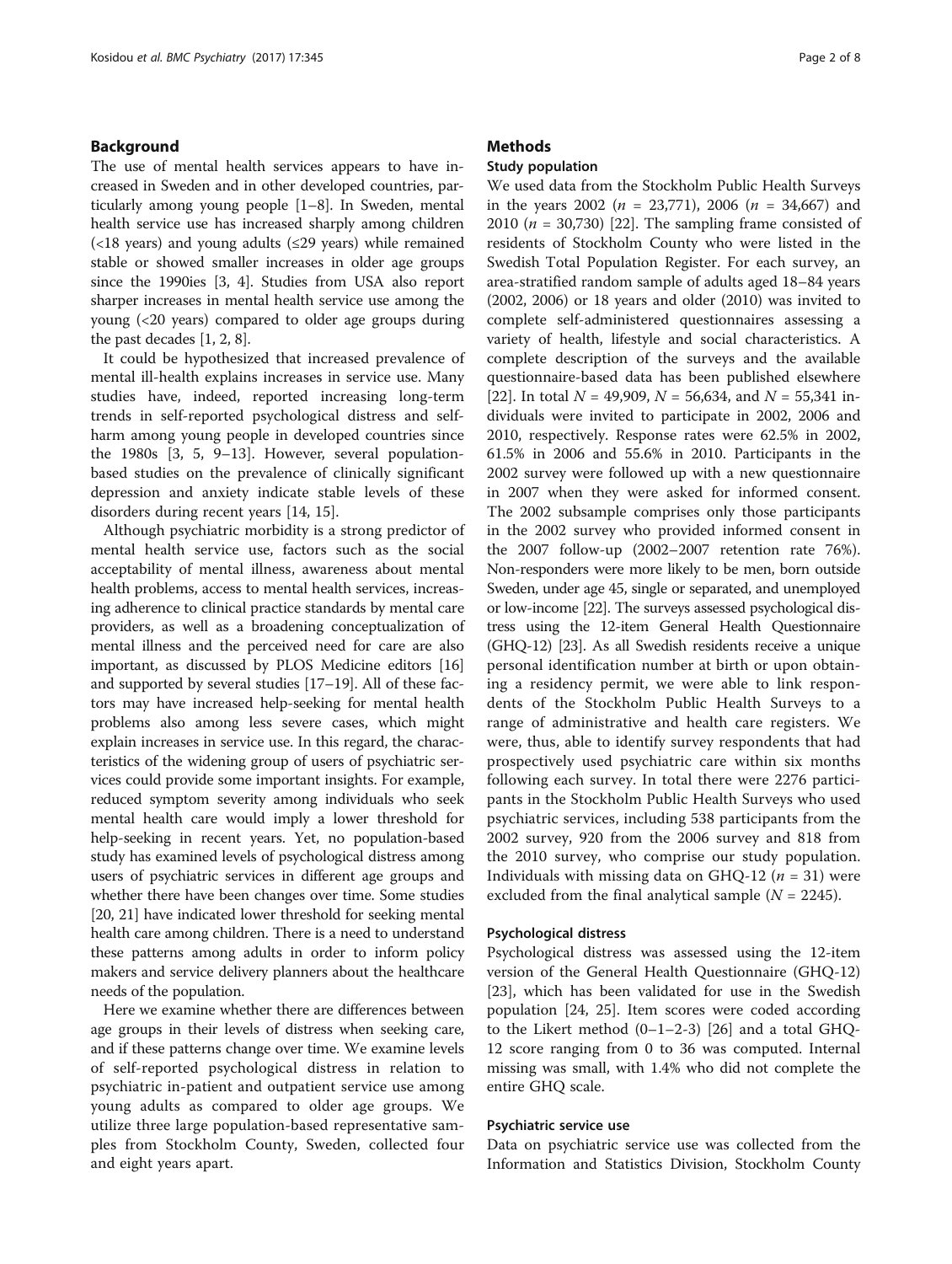Council, which collates a centralized database including all mental health service utilization. From this database, we obtained all inpatient episodes and all out-patient contacts at psychiatric clinics, including visits to private psychiatrists contracted by Stockholm County Council, in Stockholm County within 6 months of participating in each survey.

### Covariates

Information on age and sex were obtained from administrative registers. We categorized age as: 18–24, 25–44, 45–64, and 65 years or older. We supplemented the dataset with information from the Longitudinal Integration Database for Health Insurance and Labour Market Studies (Swedish acronym LISA). Potential confounders included country of birth (coded as Sweden or other), level of educational attainment (compulsory, upper secondary, higher education), household disposable income quartiles, and being gainfully employed (Yes/No). Internal missing was small and limited to education (2.9%).

### Ethical considerations

Written informed consent was obtained from all the study participants and ethical approval for the study was granted by the Stockholm Regional Ethical Review Board.

### Data analyses

All analyses were carried out in the statistical software SAS v. 9.3 (SAS Institute Inc. Cary, NC, USA). We performed regression analyses using dummy variables. Since the data were collected with area-stratified random samples, we used the SURVEYREG procedure in SAS 9.3 to calculate adjusted least square means and confidence intervals (CIs). We compared mean GHQ-12 scores and 95% CIs for participants in different age groups (18–24, 25–44, 45–64, and 65 years or older) who used psychiatric services. F-tests were used for trend analysis over time. Characteristics such as sex, country of birth, education, household disposable income and having gainful employment were adjusted for. We also examined results in a sex-stratified model. In sensitivity analyses, regression analyses were repeated for psychiatric service use within a shorter follow-up time of two months.

Weights were used to correct for the stratified random sample design as well as systematic non-response. Statistics Sweden provided the non-response calibration weights on the basis of available auxiliary variables from national registries, their association with selected variables from the surveys and association with probability of participating in the survey. The auxiliary variables included sex, age, country of birth, civil status, income, educational level, sickness allowance and area of residence [\[27\]](#page-7-0).

### Results

There was an increase in overall psychiatric service use progressively with each wave of survey, such that the proportion of survey participants using psychiatric services increased from 2.5% in 2002 to 2.9% and 3.2% in 2006 and 2010, respectively (F = 7.58,  $p = 0.0005$ ) (Table [1](#page-3-0)).

Table [1](#page-3-0) also shows the prevalence of covariates (unweighted and weighted) among all survey participants and the patient subgroup. Women, participants with lower income, and those without gainful employment, were more likely to use psychiatric services. Among the patients, there seemed to be a relative shift in agegroups between the 2000 and 2010 surveys, with 18– 24 year olds becoming a proportionately larger group in psychiatric care. There was no increase in mean GHQ scores in the entire survey population across the three surveys. In the patient group, there was a higher mean GHQ score (unadjusted) among the young compared to older age groups in 2002, which declined over time.

Table [2](#page-4-0) and fig. [1](#page-4-0) show the adjusted mean levels of psychological distress across age groups among psychiatric service users  $(n = 2245)$ . Adjustment for confounders seemed to slightly increase estimates of mean levels of distress among patients. In 2002, those in the young age group (18–24 years) seeking psychiatric care appeared to have higher levels of distress as compared to age groups older than 44 years ( $p < 0.001$  for comparison to both the 45–64 and the 65+ years age groups). This was true also for those aged 25–44 years ( $p < 0.05$  for comparison to both the 45–64 and the 65+ years age groups). However, mean levels of distress among young patients (18–24 years) decreased significantly between 2002 and 2010. This trend was also discernible among those 25–44 years old, resulting in similar mean levels of distress among those seeking psychiatric care at end of follow-up (year 2010) for those under 65 years. Patients older than 65 years appeared to have a lower mean level of self-reported distress overall years. Formal test of interaction between age groups and surveys found no statistical evidence of an interaction in terms of probability of service use  $(p = 0.229)$ .

Tables [3](#page-5-0) and [4](#page-5-0) show results of sex-stratified analyses. There was a decreasing trend in mean levels of distress among male patients up to 44 years of age, however, it was not statistically significant. No clear pattern was found among male patients in older age groups (Table [3](#page-5-0)). Among female patients, there was a clear downward trend in mean levels of distress in the young age group (18–24 years), while no such trend was found in older age groups (Table [4](#page-5-0)).

In sensitivity analyses, the pattern of changes in mean levels of psychological distress among adults in different age groups who used psychiatric services within two months from the surveys was similar to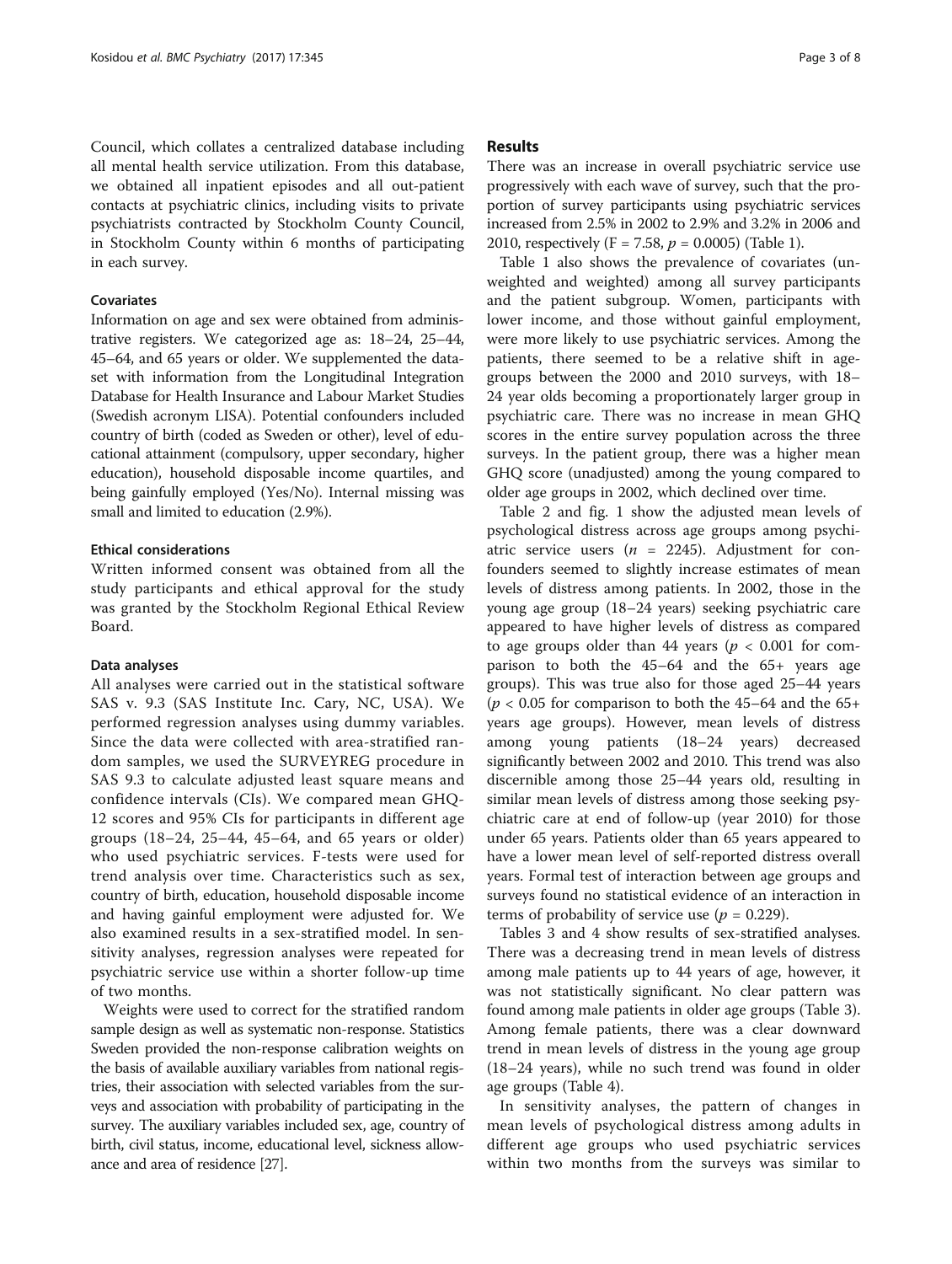<span id="page-3-0"></span>

| 42.6<br>21.2<br>29.6<br>21.7<br>38.5<br>33.2<br>38.4<br>33.2<br>18.5<br>10.0<br>45.9<br>15.2<br>16.0<br>16.2<br>28.3<br>62.7<br>67<br>% weighted sample<br>All, $n = 30,730$<br>36.9<br>24.6<br>512<br>12.0<br>313<br>19.8<br>21.9<br>385<br>30.4<br>22.0<br>10.6<br>39.7<br>24.2<br>23.4<br>62.7<br>10.1<br>9.9<br>$n = 920$ (2.9% of survey n)<br>Psychiatric service users <sup>a</sup> ,<br>12.00<br>33.9<br>43.9<br>43.6<br>43.8<br>65.3<br>45.4<br>26.3<br>21.9<br>34.2<br>26.2<br>183<br>16.7<br>16.3<br>15.3<br>14.2<br>6.5<br>% weighted sample<br>All, $n = 34,667$<br>50.9<br>40.0<br>10.0<br>10.8<br>33.3<br>15.9<br>22.9<br>20.9<br>41.4<br>30.4<br>22.8<br>11.0<br>10.5<br>37.7<br>23.7<br>63.2<br>23.1<br>Psychiatric service users <sup>a</sup> ,<br>n = 538 (2.5% of survey n)<br>15.8<br>65.3<br>54.2<br>26.2<br>23.2<br>22.8<br>42.8<br>27.5<br>17.9<br>10.4<br>17.2<br>15.3<br>34.4<br>44.2<br>54.7<br>19.7<br>3.9<br>% weighted sample<br>All, $n = 23, 771$<br>10.4<br>41.4<br>32.6<br>13.9<br>43.9<br>30.5<br>11.4<br>513<br>20.6<br>35.5<br>243<br>22.9<br>70.2<br>223<br>11.1<br>12.1<br>23.1<br>Being gainfully employed<br>Born outside Sweden<br>Upper secondary<br>Highest quartile<br>Lower quartile<br>2nd quartile<br>$25-44$ years<br>45-64 years<br>Compulsory<br>18-24 years<br>25-44 years<br>45-64 years<br>18-24 years<br>py age group<br>3 <sup>d</sup> quartile<br>$65 + y \neq$<br>Higher<br>Women |              | 2002 survey |      | 2006 survey |      | 2010 survey |                                                                          |
|---------------------------------------------------------------------------------------------------------------------------------------------------------------------------------------------------------------------------------------------------------------------------------------------------------------------------------------------------------------------------------------------------------------------------------------------------------------------------------------------------------------------------------------------------------------------------------------------------------------------------------------------------------------------------------------------------------------------------------------------------------------------------------------------------------------------------------------------------------------------------------------------------------------------------------------------------------------------------------------------------------------------------------------------------------------------------------------------------------------------------------------------------------------------------------------------------------------------------------------------------------------------------------------------------------------------------------------------------------------------------------------------------------------------------------------------|--------------|-------------|------|-------------|------|-------------|--------------------------------------------------------------------------|
|                                                                                                                                                                                                                                                                                                                                                                                                                                                                                                                                                                                                                                                                                                                                                                                                                                                                                                                                                                                                                                                                                                                                                                                                                                                                                                                                                                                                                                             |              |             |      |             |      |             |                                                                          |
|                                                                                                                                                                                                                                                                                                                                                                                                                                                                                                                                                                                                                                                                                                                                                                                                                                                                                                                                                                                                                                                                                                                                                                                                                                                                                                                                                                                                                                             |              |             |      |             |      |             | $n = 818$ (3,2% of survey n)<br>Psychiatric service users <sup>a</sup> , |
|                                                                                                                                                                                                                                                                                                                                                                                                                                                                                                                                                                                                                                                                                                                                                                                                                                                                                                                                                                                                                                                                                                                                                                                                                                                                                                                                                                                                                                             |              |             |      |             |      |             |                                                                          |
|                                                                                                                                                                                                                                                                                                                                                                                                                                                                                                                                                                                                                                                                                                                                                                                                                                                                                                                                                                                                                                                                                                                                                                                                                                                                                                                                                                                                                                             | Age group    |             |      |             |      |             |                                                                          |
| Mean GHQ-12 Likert score<br>Education<br>Income                                                                                                                                                                                                                                                                                                                                                                                                                                                                                                                                                                                                                                                                                                                                                                                                                                                                                                                                                                                                                                                                                                                                                                                                                                                                                                                                                                                             |              |             |      |             |      |             |                                                                          |
|                                                                                                                                                                                                                                                                                                                                                                                                                                                                                                                                                                                                                                                                                                                                                                                                                                                                                                                                                                                                                                                                                                                                                                                                                                                                                                                                                                                                                                             |              |             |      |             |      |             |                                                                          |
|                                                                                                                                                                                                                                                                                                                                                                                                                                                                                                                                                                                                                                                                                                                                                                                                                                                                                                                                                                                                                                                                                                                                                                                                                                                                                                                                                                                                                                             |              |             |      |             |      |             |                                                                          |
|                                                                                                                                                                                                                                                                                                                                                                                                                                                                                                                                                                                                                                                                                                                                                                                                                                                                                                                                                                                                                                                                                                                                                                                                                                                                                                                                                                                                                                             |              |             |      |             |      |             |                                                                          |
|                                                                                                                                                                                                                                                                                                                                                                                                                                                                                                                                                                                                                                                                                                                                                                                                                                                                                                                                                                                                                                                                                                                                                                                                                                                                                                                                                                                                                                             |              |             |      |             |      |             |                                                                          |
|                                                                                                                                                                                                                                                                                                                                                                                                                                                                                                                                                                                                                                                                                                                                                                                                                                                                                                                                                                                                                                                                                                                                                                                                                                                                                                                                                                                                                                             |              |             |      |             |      |             |                                                                          |
|                                                                                                                                                                                                                                                                                                                                                                                                                                                                                                                                                                                                                                                                                                                                                                                                                                                                                                                                                                                                                                                                                                                                                                                                                                                                                                                                                                                                                                             |              |             |      |             |      |             |                                                                          |
|                                                                                                                                                                                                                                                                                                                                                                                                                                                                                                                                                                                                                                                                                                                                                                                                                                                                                                                                                                                                                                                                                                                                                                                                                                                                                                                                                                                                                                             |              |             |      |             |      |             |                                                                          |
|                                                                                                                                                                                                                                                                                                                                                                                                                                                                                                                                                                                                                                                                                                                                                                                                                                                                                                                                                                                                                                                                                                                                                                                                                                                                                                                                                                                                                                             |              |             |      |             |      |             |                                                                          |
|                                                                                                                                                                                                                                                                                                                                                                                                                                                                                                                                                                                                                                                                                                                                                                                                                                                                                                                                                                                                                                                                                                                                                                                                                                                                                                                                                                                                                                             |              |             |      |             |      |             |                                                                          |
|                                                                                                                                                                                                                                                                                                                                                                                                                                                                                                                                                                                                                                                                                                                                                                                                                                                                                                                                                                                                                                                                                                                                                                                                                                                                                                                                                                                                                                             |              |             |      |             |      |             |                                                                          |
|                                                                                                                                                                                                                                                                                                                                                                                                                                                                                                                                                                                                                                                                                                                                                                                                                                                                                                                                                                                                                                                                                                                                                                                                                                                                                                                                                                                                                                             |              |             |      |             |      |             |                                                                          |
|                                                                                                                                                                                                                                                                                                                                                                                                                                                                                                                                                                                                                                                                                                                                                                                                                                                                                                                                                                                                                                                                                                                                                                                                                                                                                                                                                                                                                                             |              |             |      |             |      |             |                                                                          |
|                                                                                                                                                                                                                                                                                                                                                                                                                                                                                                                                                                                                                                                                                                                                                                                                                                                                                                                                                                                                                                                                                                                                                                                                                                                                                                                                                                                                                                             |              |             |      |             |      |             |                                                                          |
|                                                                                                                                                                                                                                                                                                                                                                                                                                                                                                                                                                                                                                                                                                                                                                                                                                                                                                                                                                                                                                                                                                                                                                                                                                                                                                                                                                                                                                             |              |             |      |             |      |             |                                                                          |
|                                                                                                                                                                                                                                                                                                                                                                                                                                                                                                                                                                                                                                                                                                                                                                                                                                                                                                                                                                                                                                                                                                                                                                                                                                                                                                                                                                                                                                             |              |             |      |             |      |             |                                                                          |
|                                                                                                                                                                                                                                                                                                                                                                                                                                                                                                                                                                                                                                                                                                                                                                                                                                                                                                                                                                                                                                                                                                                                                                                                                                                                                                                                                                                                                                             |              |             |      |             |      |             |                                                                          |
|                                                                                                                                                                                                                                                                                                                                                                                                                                                                                                                                                                                                                                                                                                                                                                                                                                                                                                                                                                                                                                                                                                                                                                                                                                                                                                                                                                                                                                             |              |             |      |             |      |             |                                                                          |
|                                                                                                                                                                                                                                                                                                                                                                                                                                                                                                                                                                                                                                                                                                                                                                                                                                                                                                                                                                                                                                                                                                                                                                                                                                                                                                                                                                                                                                             |              |             |      |             |      |             |                                                                          |
|                                                                                                                                                                                                                                                                                                                                                                                                                                                                                                                                                                                                                                                                                                                                                                                                                                                                                                                                                                                                                                                                                                                                                                                                                                                                                                                                                                                                                                             | $65 +$ years | 9.5         | 13.0 | 64          | 13.5 | 93          | 12.7                                                                     |

Vtorkholm Puhlic Health Sumer  $2010$ mone  $\sim$ J ć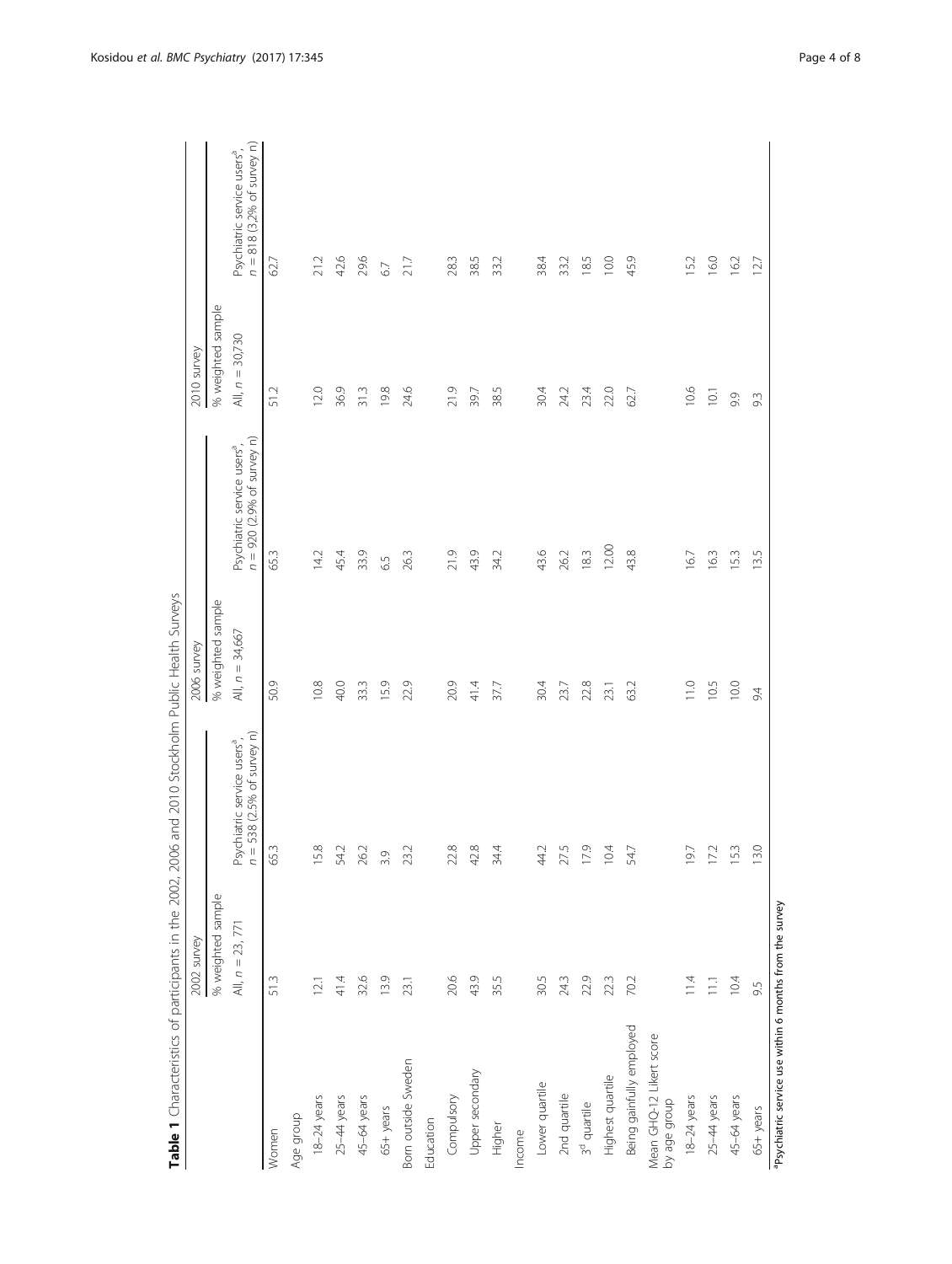|               | Year of survey                          |                  |                   |                            |  |
|---------------|-----------------------------------------|------------------|-------------------|----------------------------|--|
|               | 2002                                    | 2006             | 2010              |                            |  |
|               | Mean GHQ-12 score <sup>a</sup> , 95% CI |                  |                   | F-test for trend 2002-2010 |  |
| Age group     |                                         |                  |                   |                            |  |
| 18-24 years   | $20.5(18.1 - 23.0)$                     | 17.0 (15.2–18.8) | 16.2 (14.6-17.7)  | $p = 0.005$                |  |
| $25-44$ years | $17.8(16.6 - 19.1)$                     | 16.9 (15.9–17.8) | $16.5(15.4-17.7)$ | $p = 0.22$                 |  |
| 45-64 years   | $16.0(14.7-17.3)$                       | 15.5 (14.5–16.5) | 16.0 (14.8-17.3)  | $p = 0.69$                 |  |
| $65+$ years   | $12.9(10.1 - 15.8)$                     | 13.8 (11.3–16.3) | 13.1 (11.3–14.8)  | $p = 0.78$                 |  |

<span id="page-4-0"></span>**Table 2** Mean level of psychological distress among users of psychiatric services in different age groups ( $n = 2245$ )

a Adjusted for sex, country of birth, education, household disposable income and being gainfully employed

that for service use up to six months from the surveys (data not shown).

### Discussion

This study examines trends in levels of psychological distress among individuals who use psychiatric services in different age groups in the general adult population of Stockholm County, Sweden, over a period of eight years. At the beginning of the study period in 2002, young adults ages 18–24, and to some extent also those 25– 44 years old, who utilized psychiatric services, appeared to have higher level of distress as compared to older age groups. However, in contrast to patients in older age groups who underwent little change in mean levels of psychological distress between 2002 and 2010, younger patients had a decrease in mean level of distress during this period, although only significant for the youngest (18–24 years of age). At the end of the study period in 2010, there were no longer differences in mean levels of

distress among patients of working age (18–64 years). Mean population levels of psychological distress remained stable or decreased while psychiatric service use increased during the study period, indicating that factors other than increased prevalence of psychiatric morbidity might explain increases in service use. Our findings indicate that this increase in service use might partly be explained by a lowering of threshold for seeking mental health services among young people in Sweden during the first decade of the twenty-first century and that there are no specific patterns of under- or overconsumption in any age-group at the end of follow-up period.

Our finding of a decrease in mean level of psychological distress among young adults who use psychiatric services corroborates findings in previous studies among children and adolescents. A study from USA [\[1](#page-6-0)] that examined trends in mental health service use in youth between 1996 and 1998 and 2010–2012 found that youth with less severe or no mental health impairment,

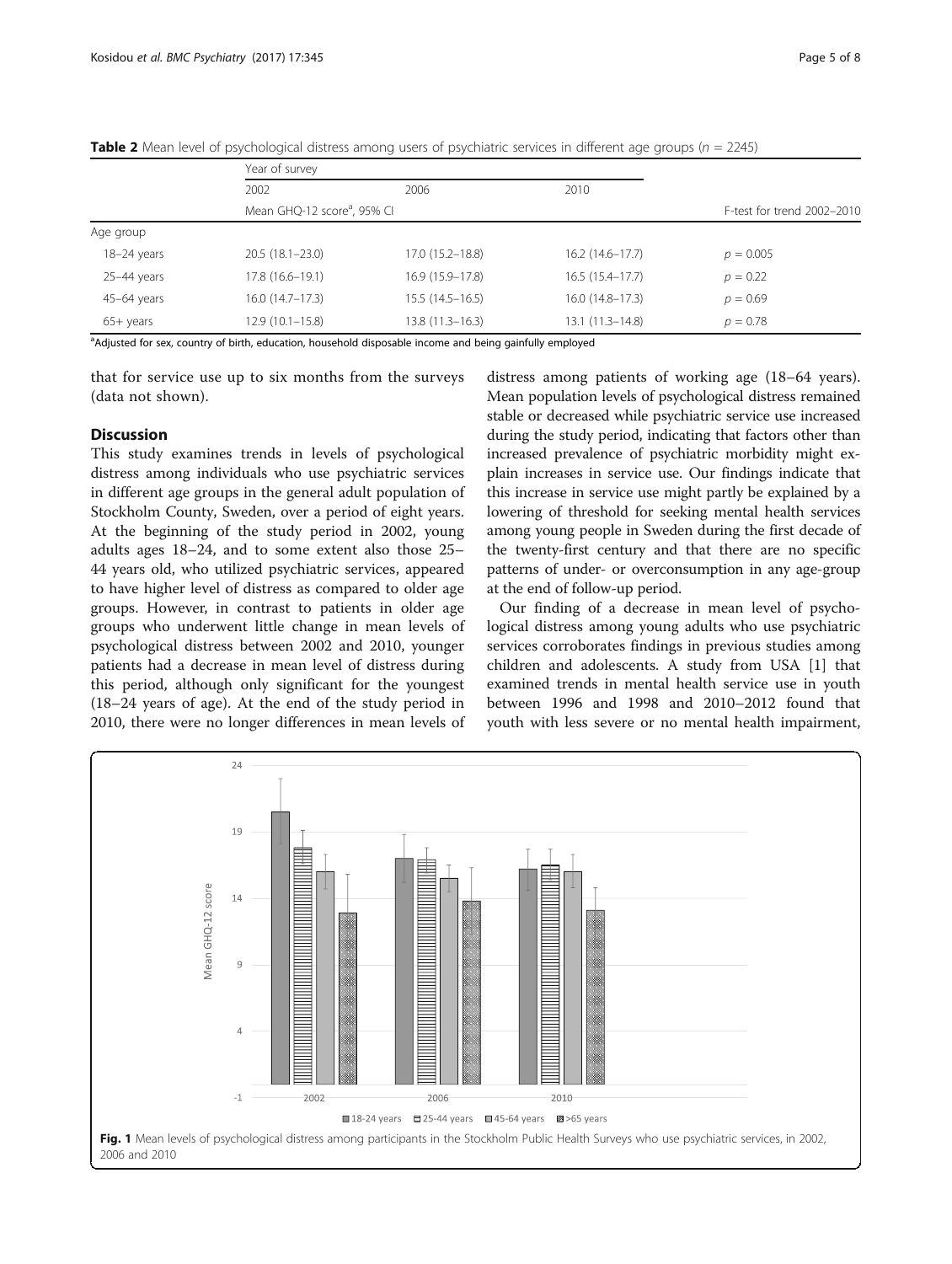|               | Year of survey                                                                                 |                     |                     |                            |  |
|---------------|------------------------------------------------------------------------------------------------|---------------------|---------------------|----------------------------|--|
|               | 2002                                                                                           | 2006                | 2010                |                            |  |
|               | Mean GHQ-12 score <sup>a</sup> , 95% CI                                                        |                     |                     | F-test for trend 2002-2010 |  |
| Age group     |                                                                                                |                     |                     |                            |  |
| 18-24 years   | $21.9(17.7 - 26.2)$                                                                            | 18.0 (15.5 - 20.5)  | $17.5(14.6-20.3)$   | $p = 0.13$                 |  |
| $25-44$ years | 18.6 (16.3-21.0)                                                                               | 16.9 (15.4–18.3)    | 15.8 (14.0-17.6)    | $p = 0.12$                 |  |
| 45-64 years   | $15.7(13.7-17.7)$                                                                              | 15.7 (13.8–17.6)    | $14.2(12.3 - 16.2)$ | $p = 0.41$                 |  |
| $65+$ years   | 13.8 (11.5-16.0)                                                                               | $14.3(10.1 - 18.4)$ | 15.9 (12.4-19.4)    | $p = 0.49$                 |  |
|               | bought to reuntant of history duration boughted disposable income and being gripfully employed |                     |                     |                            |  |

<span id="page-5-0"></span>**Table 3** Mean level of psychological distress among male users of psychiatric services ( $n = 690$ )

sted for country of birth, education, household disposable income and being gainfully employed

measured by parental reports, accounted for most of the absolute increases in service use. A study from Finland found increases in the parental perceived need for mental health care and mental health service utilization among children, but stable levels in children's mental health problems since the 1990s [[18](#page-7-0)]. Their results indicated decreasing long-term trends in the parental threshold for seeking mental health services for children in Finland. Lastly, a recent study from Great Britain found that while parental and teacher reports of children's mental health problems decreased during the first decade of the twenty-first century, the teacher- and parental- perceived impact of such problems increased during the same period [[19](#page-7-0)].

One limitation of previous literature is that parental reports have shown to be less valid than self-reports in rating mental health problems in children and adolescents [[26](#page-7-0), [27](#page-7-0)]. Our study is the first to assess self-reported psychological distress in relation to service utilization among adult age groups, and adds that average severity of symptoms in young adults utilizing psychiatric services has decreased during the first decade of the twenty-first century. Taken together, these results support the notion that there has been a lowering of threshold for seeking psychiatric services among younger age groups.

A possible explanation for a lower threshold of help seeking is that the perceived need for mental health care has increased among young people in these countries. Young people in developed countries are facing rising educational demands and competitive job markets, as well as an increasing range of potential social roles and

opportunities. Such challenging prospects may generate stronger expectations regarding an individual's level of functioning and increase the perceived need for mental health care. In addition, broader conceptualization of mental illness and increased accessibility of mental health services may have enhanced help-seeking.

Furthermore, increased societal emphasis on young peoples' psychosocial health and awareness of the importance of early recognition and treatment of psychiatric problems might have improved young peoples´ attitude towards use of psychiatric services. Previous studies have shown young people to be reluctant to seek mental health care and efforts have been put to improve mental health and service utilization in the young age group [[28](#page-7-0), [29](#page-7-0)]. We found that while young adults who utilized psychiatric services had a higher level of psychological distress at the beginning of the study period, compared to older adults, there was no difference in mean levels of distress among patients in working-age age groups eight years later. These findings support the notion that young people were previously underrepresented within psychiatric care services in relation to their level of mental ill-health, compared to other age groups, and that this has been eliminated during recent years.

It remains to be known how much a previous underrepresentation of young people within psychiatric services, or an increase in the perceived need for care in the young age group, have contributed to our results. Nevertheless, our study clearly shows that there has

**Table 4** Mean level of psychological distress among female users of psychiatric services ( $n = 1586$ )

|               | Year of survey                          |                     |                   |                            |
|---------------|-----------------------------------------|---------------------|-------------------|----------------------------|
|               | 2002                                    | 2006                | 2010              |                            |
|               | Mean GHQ-12 score <sup>a</sup> , 95% CI |                     |                   | F-test for trend 2002-2010 |
| Age group     |                                         |                     |                   |                            |
| 18-24 years   | 20.1 (17.4-22.9)                        | 16.8 (14.4-19.1)    | 15.7 (13.9–17.6)  | $p = 0.04$                 |
| $25-44$ years | 18.1 (16.7-19.4)                        | $17.2(16.1 - 18.4)$ | 17.4 (15.9-18.9)  | $p = 0.65$                 |
| 45-64 years   | $16.8(15.0 - 18.5)$                     | $15.6(14.5 - 16.7)$ | $17.6(16.1-19.1)$ | $p = 0.08$                 |
| $65+$ years   | $12.6(8.0-17.2)$                        | 13.7 (10.6-16.8)    | 12.5 (10.6-14.3)  | $p = 0.69$                 |

<sup>a</sup>Adjusted for country of birth, education, household disposable income and being gainfully employed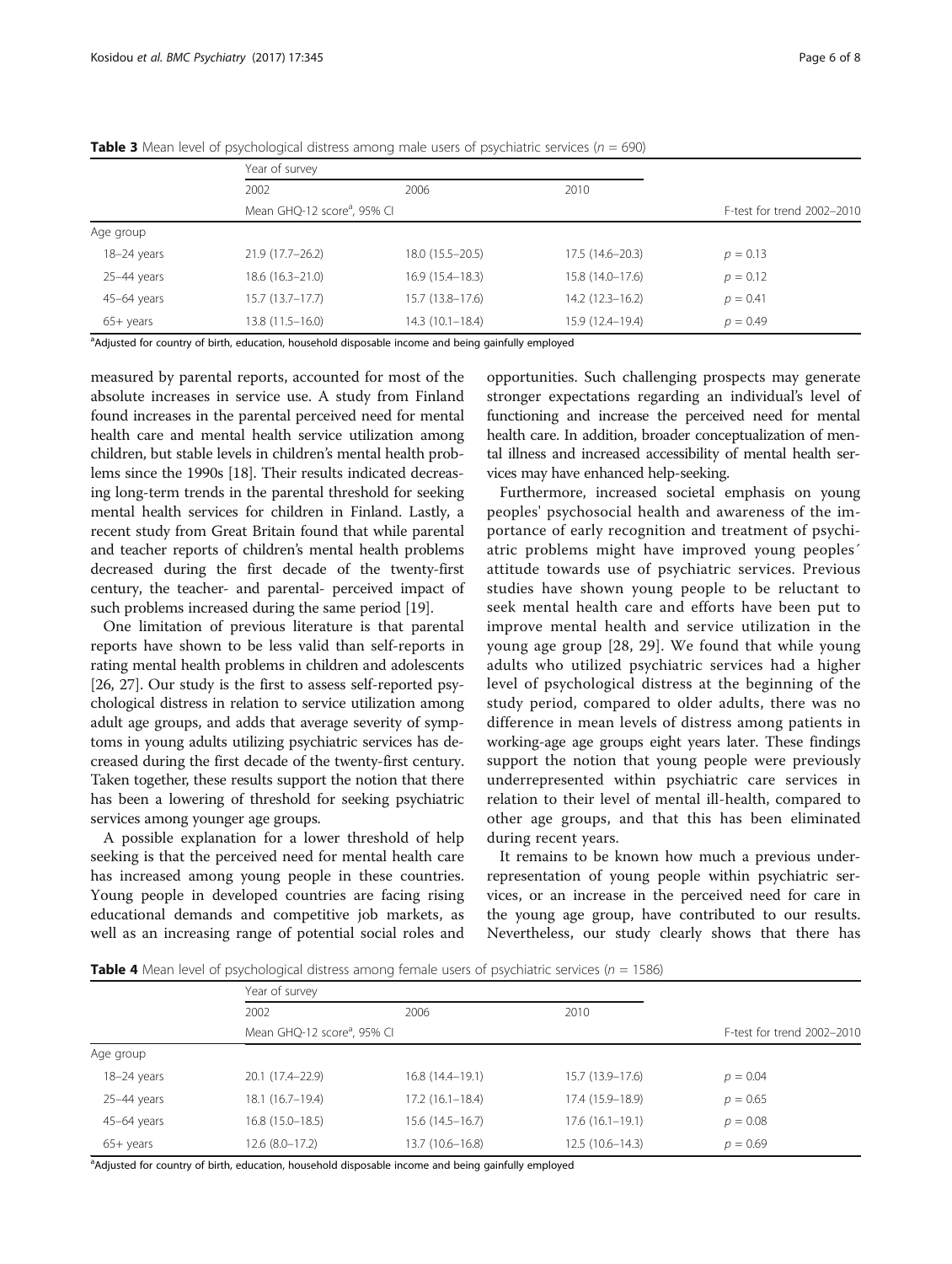<span id="page-6-0"></span>been a relative shift in age groups among psychiatric patients in Stockholm County, with young adults becoming a relatively larger patient group.

Thus, our results have implications for service planning and policies regarding provision of mental health care. There seems to be a widening group of young users of psychiatric services and the needs as well as mental health and social outcomes in this group merit further research. The use of psychiatric services at a lower threshold in young adults emphasizes the need to improve mental health services for young people outside specialised psychiatric clinics as well as to enhance mental well-being for those in the young age group. This is also, of course, valid for older age groups, who, at the end of our study, had similar levels of distress at care seeking. Lastly, despite increases in service use, still only a proportion of individuals with mental disorders seek mental health treatment, regardless of age group [\[30](#page-7-0)]. Thus, health services should continuously seek to improve access to mental health care.

The large population-based samples collected over a period of eight years and the combined use of selfreported and register-based data are some strengths of this study. Attrition is a limitation of the study, albeit accounted for, to some extent, by calibration weights. The GHQ-12 has been shown to measure psychological distress regardless of age [\[21](#page-7-0), [31](#page-7-0)], but the stability of levels of distress over time has not been tested in different age groups. If chronicity of distress differs between age groups, that may have influenced levels of service use within six months in our study. However, results of sensitivity analyses revealed a similar pattern of change in levels of psychological distress among patients that used psychiatric services up to two months from the surveys as compared to six months, though statistical power was limited. Another limitation is that we measure psychological distress with a self-report questionnaire, which implies imperfect sensitivity and specificity to psychiatric morbidity compared with diagnostic interviews. However, this imprecision is likely to be similar across the surveys and would not affect the trend. Previous studies have shown psychological distress measured by the GHQ to be an adequate index of psychiatric morbidity and predictive of impaired functioning and mental health care utilization [[22, 23, 32](#page-7-0)], Lastly, we did not have information on care for mental health problems in primary care, which is a limitation of our study.

#### Conclusions

In conclusion, we found a lowering of mean level of psychological distress among young adults in the population that use psychiatric services during the first decade of the twenty-first century. Thus, a lower threshold for help-seeking among young people might explain the

recent increase in psychiatric service use in Sweden and perhaps in other developed countries. Yet, at end of follow-up there were no differences between age-groups in level of distress among those seeking care, supporting that there is no age specific over/under consumption of psychiatric care in later years. The needs of the widening group of young users of psychiatric services merit further research.

#### Acknowledgements

We thank Jill Åhs for critical review of the manuscript.

#### Funding

This study was supported by a grant from the Swedish Council for Health, Working Life and Welfare (DNR 2014–1743) and by Stockholm County Council. The funders had no role in study design, data collection and analysis, decision to publish, or preparation of the manuscript.

#### Availability of data and materials

The authors confirm that, for approved reasons, some access restrictions apply to the data underlying the findings. Data are available on request from the Steering Committee for the Stockholm Public Health Cohort since participant privacy needs to be obtained as ensured by the responsible research team, and since Swedish law only permits distribution of register based health data only after ethical vetting of proposals from a Swedish research institution. Contact Cecilia Magnusson on behalf of the Steering Committee for the Stockholm Public Health Cohort for details consult [http://](http://folkhalsoguiden.se/halsa-stockholm/halsa-stockholm-%2D-for-forskare/) [folkhalsoguiden.se/halsa-stockholm/halsa-stockholm-%2D-for-forskare/.](http://folkhalsoguiden.se/halsa-stockholm/halsa-stockholm-%2D-for-forskare/)

#### Authors' contributions

CD and KK originated the idea and designed the study. KK wrote the manuscript draft. PF and HD conducted the analyses. All authors interpreted the analyses, critically reviewed and edited the manuscript and approved the final version.

#### Ethics approval and consent to participate

Written informed consent was obtained from all the study participants and ethical approval for the study was granted by the Stockholm Regional Ethical Review Board.

#### Consent for publication

Not applicable

#### Competing interests

The authors declare that they have no competing interests.

#### Publisher's Note

Springer Nature remains neutral with regard to jurisdictional claims in published maps and institutional affiliations.

#### Author details

<sup>1</sup> Centre for Epidemiology and Community Medicine, Stockholm County Council, Solnavägen 1 E, -113 65 Stockholm, SE, Sweden. <sup>2</sup>Department of Public Health Sciences, Karolinska Institutet, Solnavägen 1 E, -113 65s Stockholm, SE, Sweden. <sup>3</sup> Division of Psychiatry, University College London Maple House, 149 Tottenham Court Rd, London W1T 7NF, UK.

#### Received: 16 June 2017 Accepted: 2 October 2017 Published online: 11 October 2017

#### References

- 1. Olfson M, Druss BG, Marcus SC. 2015. Trends in mental health care among children and adolescents. N Engl J Med. 2015;372:2029–38.
- 2. Olfson M, Blanco C, Wang S, Laje G, Correll CU. National trends in the mental health care of children, adolescents, and adults by office-based physicians. JAMA Psychiatry. 2014;71:81–90.